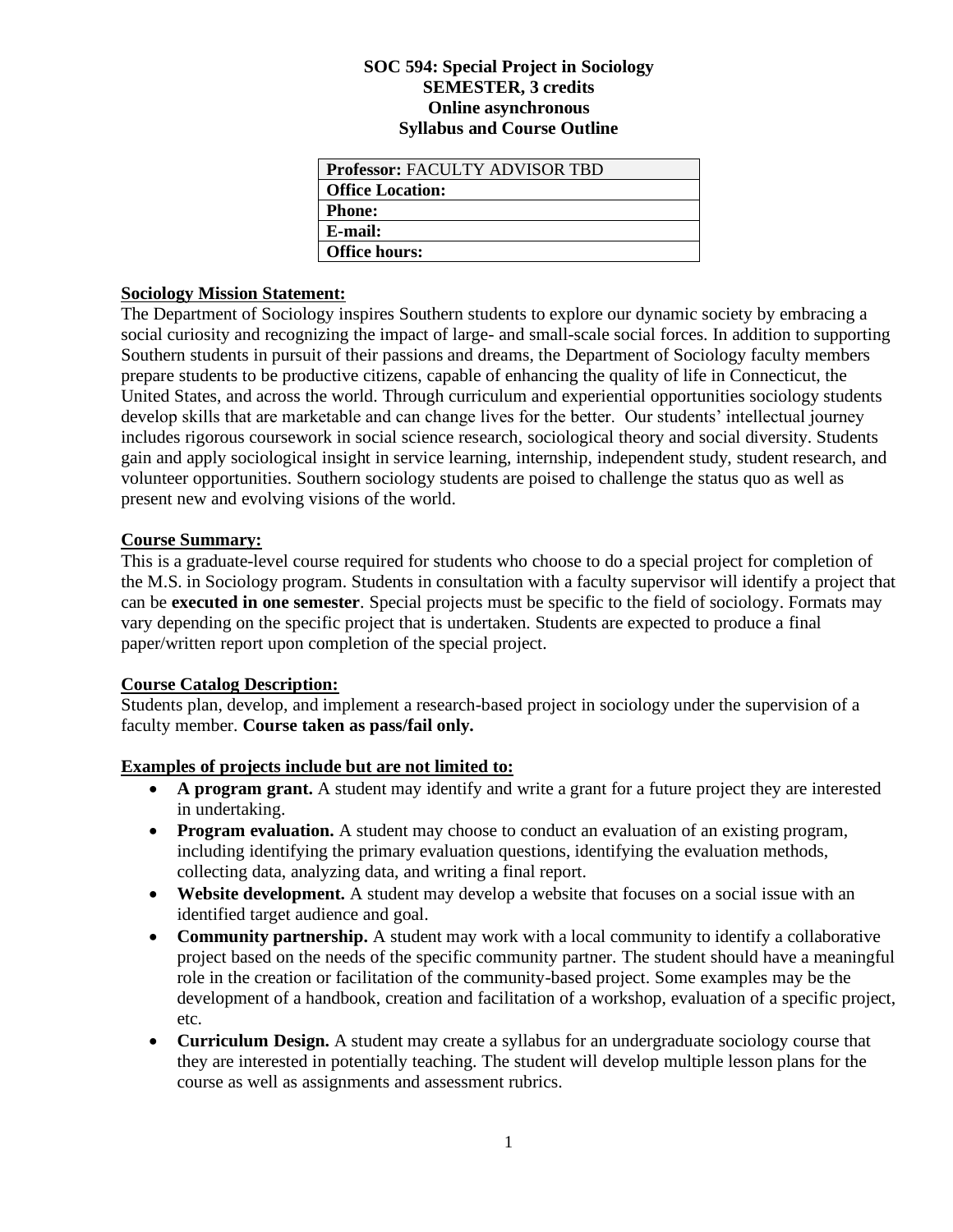### **Learning Objectives:**

Upon successful completion of this course students will be able to:

- 1) Conceptualize and frame personal, work-related, and social issues from the perspective of sociology.
- 2) Interpret information relevant to personal, work-related and social issues from the perspective of sociology.
- 3) Identify the value of pro-active citizenship in the form of community/university service, and/or professional activities.
- 4) Recognize and appreciate human difference on the bases of social class, race/ethnicity, gender and sexual orientation, and the skills to apply their understanding in diverse social contexts.
- 5) Adopt ethical principles of honesty, equity, confidentiality, professionalism, and responsibility in executing a project.
- 6) Further develop already existing critical thinking skills.

# **Course Readings and Resources**

There is no required textbook or readings for this course. Student and faculty supervisor will identify readings as deemed appropriate and pertinent to the special project. It is expected that students will have read all assigned readings. Below are suggested readings that may be helpful resources as you progress with your project.

### **Suggested Readings:**

- Anzaldua, Gloria. 1987. *Borderlands La Frontera: The New Mestiza.* San Francisco: Aunt Lute Books. (Available for free at [http://users.uoa.gr/~cdokou/TheoryCriticismTexts/Anzaldua-borderlands-la](http://users.uoa.gr/~cdokou/TheoryCriticismTexts/Anzaldua-borderlands-la-frontera.pdf)[frontera.pdf\)](http://users.uoa.gr/~cdokou/TheoryCriticismTexts/Anzaldua-borderlands-la-frontera.pdf).
- Booth, Wayne C., Gregory G. Colomb, and Joseph M. Williams. 2008. *The Craft of Research, 3rd edition.*  Chicago: University of Chicago Press. (Available for free at [http://course.sdu.edu.cn/G2S/eWebEditor/uploadfile/20140306165625006.pdf\)](http://course.sdu.edu.cn/G2S/eWebEditor/uploadfile/20140306165625006.pdf) \*Any edition will work.
- Burawoy, Michael. 2005. "2004 Presidential Address: For Public Sociology." *American Sociological Review* 70:4-28.
- DuBois, W.E.B. 1903. *The Souls of Black Folk.* Chicago: A.G. McClurg. (Available for free at [https://www.troyspier.com/OER/texts/The%20Souls%20of%20Black%20Folk%20-](https://www.troyspier.com/OER/texts/The%20Souls%20of%20Black%20Folk%20-%20W.E.B.%20Du%20Bois.pdf) [%20W.E.B.%20Du%20Bois.pdf\)](https://www.troyspier.com/OER/texts/The%20Souls%20of%20Black%20Folk%20-%20W.E.B.%20Du%20Bois.pdf).
- Freire, Paulo. (1970) 2000. *Pedagogy of the Oppressed.* Harrisburg, PA: Continuum International Publishing Group. (Available for free at [https://envs.ucsc.edu/internships/internship-readings/freire](https://envs.ucsc.edu/internships/internship-readings/freire-pedagogy-of-the-oppressed.pdf)[pedagogy-of-the-oppressed.pdf\)](https://envs.ucsc.edu/internships/internship-readings/freire-pedagogy-of-the-oppressed.pdf).

Romero Mary. 2020. "Sociology Engaged in Social Justice." *American Sociological Review* 85(1):1-30.

# **Additional Course Policies**

# **Academic Misconduct:**

Academic misconduct, also called academic dishonesty, includes cheating, plagiarism and other academically dishonest acts. Examples of what constitutes academic misconduct are presented in the Faculty Senate Policy on Academic Misconduct and appears in the Student Handbook. Sanctions for academic misconduct in this course are under the purview of your instructor and may include penalties such as the assignment of a failing grade in this course and request for disciplinary charges to be brought against you by the Office of Judicial Affairs. All incidents of academic misconduct will be reported to the Department of Sociology and the College of Arts and Science.

Please refer to the Student Code for full elaboration of student academic and behavioral misconduct policies [https://inside.southernct.edu/sites/default/files/a/sites/student](https://inside.southernct.edu/sites/default/files/a/sites/student-conduct/StudentCodeofConductrevised6.16.16.pdf)[conduct/StudentCodeofConductrevised6.16.16.pdf.](https://inside.southernct.edu/sites/default/files/a/sites/student-conduct/StudentCodeofConductrevised6.16.16.pdf)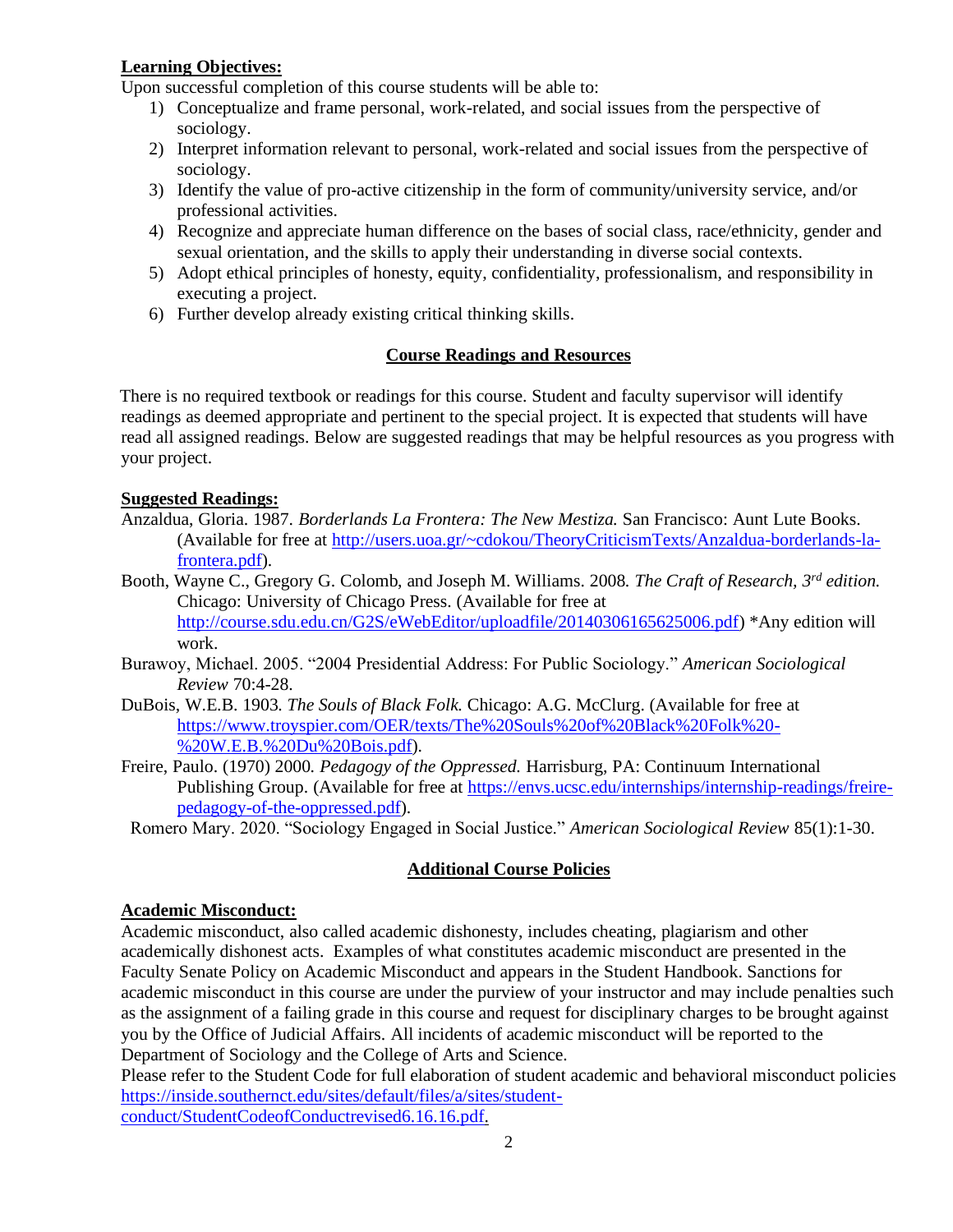#### **Addressing Sexual Misconduct:**

At Southern Connecticut State University (SCSU), we are committed to creating a community of respect, civility, and honor. Your health and safety are a top priority! In line with this mission, we enforce Title IX of the Education Amendment of 1972 which prohibits acts of sexual misconduct (sexual harassment, sexual assault, sexual exploitation), intimate partner violence (dating violence and domestic violence) and stalking at educational institutions. Acts of sexual misconduct and intimate partner violence are a violation of Southern Connecticut State University policy and state law. We encourage you to report any incidents of sexual misconduct, intimate partner violence or stalking and/or utilize the support and advocacy services available to you. If you or someone you know has been harassed or assaulted, you are encouraged to report it to the Title IX Coordinator, Paula Rice, 203-392-5568, or the Office of Student Conduct and Civic Responsibility, Christopher Piscitelli, 203-392-6188. For support and confidential consultation, contact the SCSU Counseling Services, 203-392-5475; SCSU Health Services, 203-392-6300; SCSU Marriage and Family Clinic, 203-392-6413. To report to the police, contact the University Police, 203-392-5375. Please refer to the reporting guidelines for complete list of available resources [https://inside.southernct.edu/sexual](https://inside.southernct.edu/sexual-misconduct/reporting-students)[misconduct/reporting-students.](https://inside.southernct.edu/sexual-misconduct/reporting-students)

#### **Americans with Disabilities Act (ADA) Statement:**

SCSU's Center for Academic Success and Accessibility Services (CASAS) provides comprehensive support for Southern students, which includes the University's tutoring, writing support services, and PALS as well as academic coaching and programming related to your success in the academic environment. Additionally, Southern provides reasonable accommodations in accordance with the Americans with Disabilities Act and Section 504 of the Rehabilitation Act, for students with documented disabilities on an individualized basis. If you are a student with a documented disability, the University's Accessibility Services can work with you to determine appropriate accommodations. **Before you receive accommodations in this class, you will need to make an appointment with Accessibility Services, located in Buley Library, Rm 303.** To discuss your approved accommodations or other concerns, such as medical emergencies or arrangements in case the building must be evacuated, please make an appointment to meet as soon as possible.

#### **Citation of Sources:**

Proper citation of sources is required using ASA format. For assistance with proper formatting of citations, please visit: [https://owl.purdue.edu/owl/research\\_and\\_citation/resources.html.](https://owl.purdue.edu/owl/research_and_citation/resources.html) A general guide is provided here:

- You must cite when: you directly quote from an outside source. The cited text should always be placed in quotation marks [""] or block quoted followed by (Author year, p. #) for ASA format. Use a block quote when your citation is over two lines in length. Block quotes should always be singlespaced and indented beyond the normal margins.
- You must cite when: you are paraphrasing or citing an idea that is not your own. When you paraphrase, quotation marks are not necessary, but the paraphrased section should always be followed by (Author year) for ASA format.

#### **Additional University Resources**

#### **Sexuality and Gender Equality (SAGE) Center:**

The SAGE Center is committed to providing a positive academic, cultural, and social environment where the LGBTQ+ community at Southern can learn, grow, and thrive. **They are located at Adanti Student Center, Room 324 and is open Monday-Friday from 8 AM-5 PM.** For more information about the resources they offer, along with a list of ongoing events, please visit [https://inside.southernct.edu/sage](https://inside.southernct.edu/sage-center)[center.](https://inside.southernct.edu/sage-center)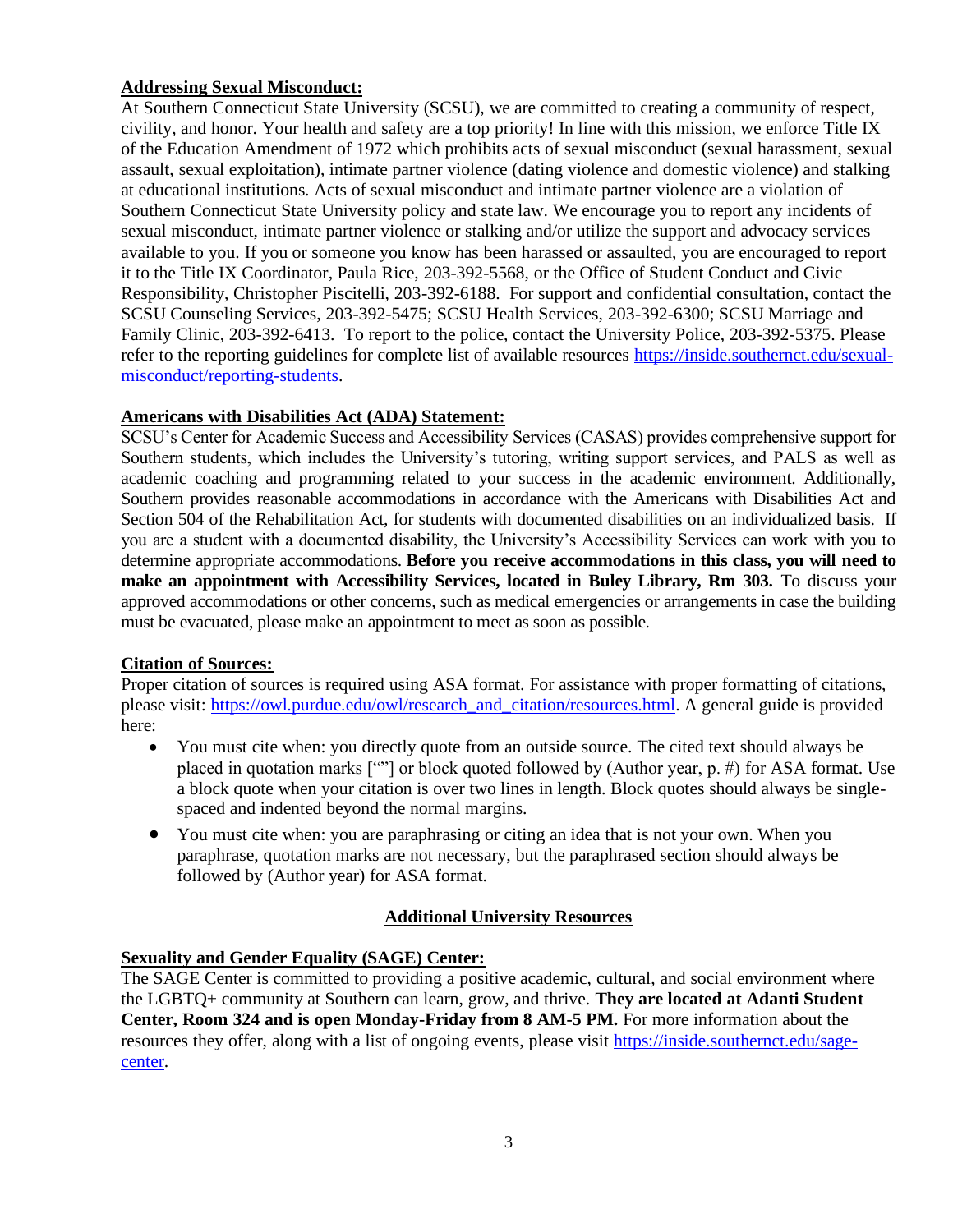### **Veterans Center:**

If you are a student veteran, Southern Connecticut State University has a Veterans Support Center on campus. **The center is located in Engleman Hall, Room A014 and is open Monday-Friday from 8:30 AM to 6:00 PM**. For more information about the resources they provide to our student veterans, please visit [https://inside.southernct.edu/veterans-services.](https://inside.southernct.edu/veterans-services)

#### **Well-being Statement:**

Your physical and mental health are critical to your learning and success. Southern has a comprehensive range of supports available to enhance your holistic wellbeing, including the Wellbeing Center, the Food Pantry and Closet, Counseling Services, Health Services, Recreation and Fitness, Alcohol and Drug Services and Recovery Services, and Violence Prevention, Victim Advocacy and Support (VPAS). **For more information, please visit<https://inside.southernct.edu/wellbeing> or call 203-392-7330.**

#### **The Writing Center:**

Writing is a tool of discovery, self-expression, and social justice. The purpose of the Writing Center at Southern Connecticut State University is to provide a curricular structure and an educational environment, in which students and faculty can gain the skills and support they need to be successful writers, and writing mentors. For more information about the resources they offer, please visit [https://inside.southernct.edu/writing-center.](https://inside.southernct.edu/writing-center)

#### **Assessments of Student Learning**

#### **Note about Credit Hours:**

Students are expected to spend a minimum of 45 hours for each credit hour they carry. A 3-credit course requires 135 hours of work. Special projects are independent, but students should expect to dedicate about ten hours each week on their special project.

#### **How will you spend your 9 hours each week?**

We all wear multiple hats and juggle varying roles and responsibilities at home, work, and in the community. Your role as a student is vital but comes with its own requirements and daily demands. To manage these responsibilities, you'll need a well-considered plan. One of the keys to successfully completing this course is having a plan that will serve as a guide for your time management. To help you visualize this, create a project schedule for when you will devote time to this course.

| <b>Required Out-of-Class Learning Activities</b>             |                                       |                              |  |
|--------------------------------------------------------------|---------------------------------------|------------------------------|--|
| <b>Expected Activity</b>                                     | <b>Total Expected</b><br><b>Hours</b> | Average<br><b>Hours/Week</b> |  |
| Capstone Project (research, tasks, writing, editing)         | 97                                    | 6.46                         |  |
| Consulting with faculty advisor (via email or communication) | 10                                    | 0.66                         |  |
| Progress Report $(x2 \tQ5$ hours each)                       | 10                                    | 0.66                         |  |
| Capstone monthly meeting $(x4 \n\mathcal{Q}2$ hours each)    | 8                                     | 0.53                         |  |
| Final Report (draft, writing, editing)                       | 10                                    | 0.66                         |  |
| <b>Total</b>                                                 | 135                                   | 9                            |  |

*Note: This is an approximation of hours. They will likely vary depending on the final project, and the agreement between the student and their faculty supervisor.*